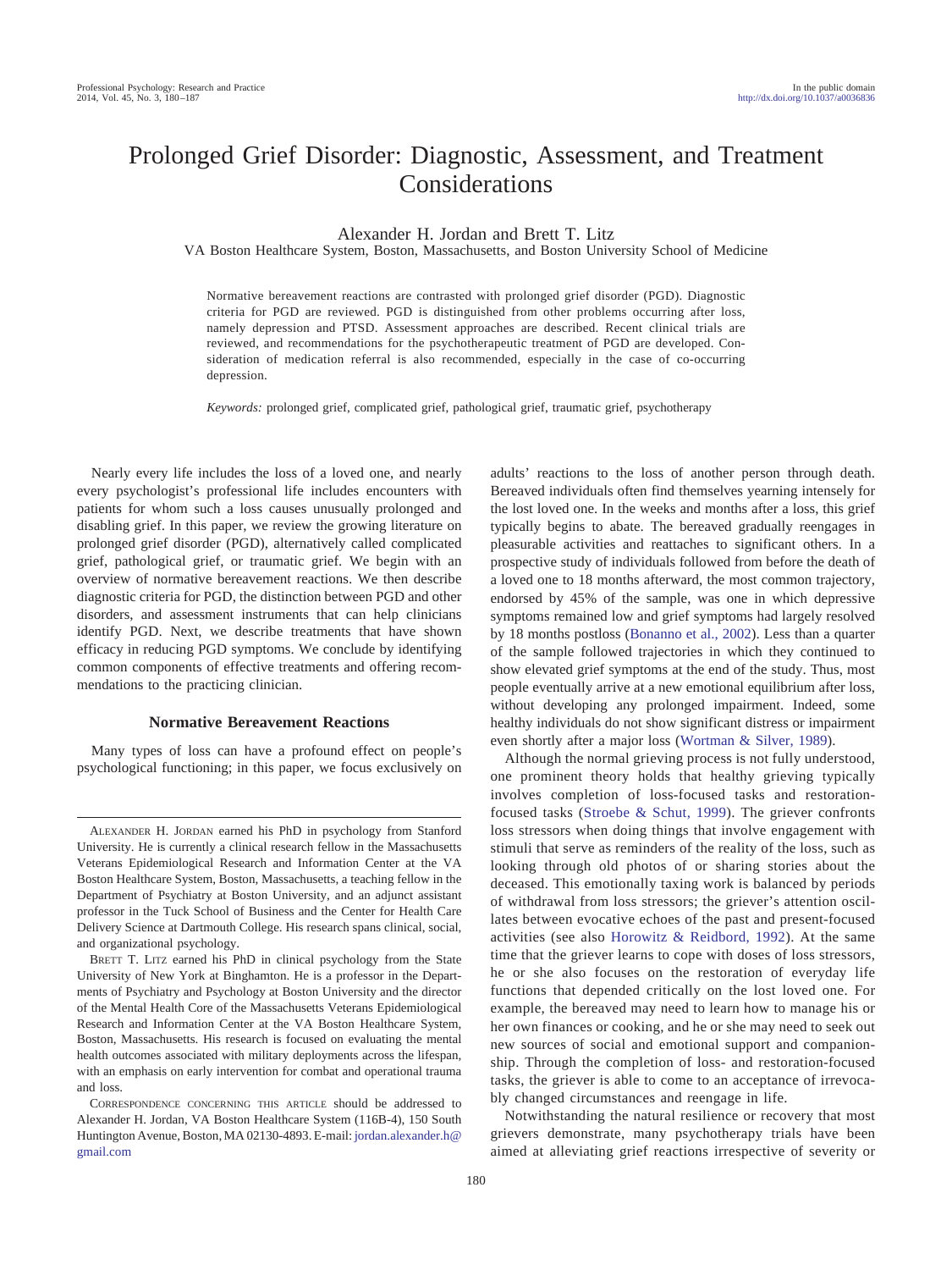chronicity. An exhaustive meta-analysis of 61 grief treatment trials found that active psychotherapies produced small to moderate reductions in grief symptoms (e.g., yearning for the deceased) compared with control conditions; however, at longterm follow-up, there was no difference, on average, between outcomes for the treatment and control conditions, with control participants' grief improving with time rather than worsening [\(Currier, Neimeyer, & Berman, 2008\)](#page-6-2). Regardless of the demographics of the targeted population (e.g., women vs. men), grief therapies generally failed to show any long-lasting benefit for normative grief reactions. Consequently, there is a growing consensus in the field that interventions aimed at redressing normative grief reactions are contraindicated (e.g., [Bonanno &](#page-6-3) [Lilienfeld, 2008;](#page-6-3) [Neimeyer, 2000\)](#page-7-2). Defenders of normative grief counseling have argued that there exists little to no peerreviewed evidence of harm from such treatments [\(Larson &](#page-6-4) [Hoyt, 2007\)](#page-6-4) and that if such therapy can merely accelerate the natural healing process for most patients, then reducing the duration of grievers' distress and impairment may still be a worthy clinical goal [\(Hoyt & Larson, 2010\)](#page-6-5). However, even advocates of treatment for normative grief have cautioned that meta-analyses (e.g., [Allumbaugh & Hoyt, 1999;](#page-6-6) [Currier et al.,](#page-6-2) [2008\)](#page-6-2) have indicated that universally applied grief treatments (e.g., as found in treatment studies that have used aggressive recruitment procedures) are likely ineffective, and that instead treatment of normal grief should be aimed at self-referred or clinically referred patients [\(Hoyt & Larson, 2010\)](#page-6-5).

Although there is some debate about the appropriateness of offering treatment to individuals exhibiting normative grief reactions, [Currier et al.'s \(2008\)](#page-6-2) meta-analysis of grief therapy trials showed clear, substantial, and long-lasting benefits for a subset of individuals, namely those suffering severe and prolonged grief symptomatology. Consequently, there is agreement even among many critics of normative grief treatment (e.g., [Bonanno & Lil](#page-6-3)[ienfeld, 2008\)](#page-6-3) that intervention is indicated in cases of prolonged grief. We now turn our attention to understanding and identifying PGD before describing treatments that have shown efficacy in treating this problem.

# **Prolonged Grief Disorder**

In PGD, bereavement difficulties persist or grow rather than diminishing with time. The prevalence of PGD varies; studies have found fewer than 10% (e.g., [Kersting, Brahler, Glaesmer, & Wag](#page-6-7)[ner, 2011\)](#page-6-7) to as many as 20% (e.g., [Shear, McLaughlin, et al.,](#page-7-3) [2011\)](#page-7-3) of bereaved individuals developing PGD. Several risk factors have been identified. A history of prior trauma or loss, a history of mood and anxiety disorders, insecure attachment style, being a caregiver for the deceased, a violent cause of death (e.g., suicide), and a lack of social support after the loss predict greater likelihood of developing PGD (e.g., [Lobb et al., 2010\)](#page-7-4). These factors appear to predispose individuals toward intense longing for the deceased, thwarting the loss-processing and functional restoration tasks that ordinarily lead to resolution of grief. Failure to fully face the reality of the loss may prolong emotional reactivity to loss reminders, while avoidance of loss reminders, unwillingness to adopt new roles, and an aversion to seeking support from new individuals may constrict a person's behavioral repertoire and prevent him or her from discovering new sources of meaning and pleasure. Disengaged from the social sphere, the bereaved may thus keep his or her attention narrowly fixed on the past and the meaning, pleasure, and intimacy it contained before the loss of the loved one.

# **Diagnostic Criteria**

Although clinicians have long noted the distinctive phenomenology of prolonged grief reactions, rigorous research on the clinical features of PGD has accumulated only over the last 2 decades, and previous editions of the International Classification of Diseases (ICD) and the *Diagnostic and Statistical Manual of Mental Disorders* (*DSM*) have not included diagnoses corresponding to prolonged grief problems. Instead, they have included "Z" or "V" codes acknowledging bereavement as a possible focus of clinical attention or as a reason that individuals may seek mental health care.

A working group for the next edition of the ICD recently recommended adding a diagnosis of PGD to ICD-11 [\(Maercker et](#page-7-5) [al., 2013\)](#page-7-5). The group recommended diagnostic criteria (see [Table](#page-2-0) [1\)](#page-2-0) based on an interview study of nearly 300 bereaved individuals that used state-of-the-art psychometric validation methods to identify the central distinguishing clinical features of PGD [\(Prigerson](#page-7-6) [et al., 2009\)](#page-7-6). The recently released *DSM-5* [\(American Psychiatric](#page-6-8) [Association, 2013\)](#page-6-8) also includes a diagnostic code corresponding to prolonged grief problems—Other Specified Trauma- and Stressor-Related Disorder, Persistent Complex Bereavement Disorder (PCBD)—with criteria for this diagnosis contained in the section of the manual devoted to conditions needing further study. The working criteria (see [Table 1\)](#page-2-0) draw in part on the validation study informing the proposed ICD-11 criteria [\(Prigerson et al.,](#page-7-6) [2009\)](#page-7-6) as well as a further study of nearly 800 bereaved individuals' symptoms [\(Simon et al., 2011\)](#page-7-7). Although there is overlap between the *DSM-5* diagnosis of PCBD and the proposed ICD-11 diagnosis of PGD, critics have voiced concern that some of the symptoms unique to the *DSM-5* diagnosis (e.g., difficulty positively reminiscing about the deceased) do not have empirical support as markers of dysfunctional grief, there is less evidence supporting the 12-month compared with the 6-month criterion, and the *DSM-5* diagnosis is enormously heterogeneous (e.g., [Boelen &](#page-6-9) [Prigerson, 2012\)](#page-6-9). A future revision of the *DSM-5* that finalizes the criteria for PCBD and moves the diagnosis to the main section of the manual may address these and other issues. In the meantime, should clinicians prefer to use the proposed ICD-11 criteria for diagnosing PGD, one option for those working in settings that require *DSM-5* diagnoses is to use the Unspecified Trauma- and Stressor-Related Disorder diagnosis for cases that do not meet the PCBD working criteria but do meet the proposed ICD-11 PGD criteria.

# **PGD Versus Other Disorders**

The disruption associated with bereavement can trigger various disorders, including not only PGD but also major depression and posttraumatic stress disorder (PTSD). Empirically, PGD has been shown to be a distinctive syndrome apart from ordinary grief, major depression and other mood disorders, and PTSD and other anxiety or stress-related disorders [\(Barnes, Dickstein, Maguen,](#page-6-10) [Neria, & Litz, 2012;](#page-6-10) [Boelen & van den Bout, 2008;](#page-6-11) [Bonanno et al.,](#page-6-12)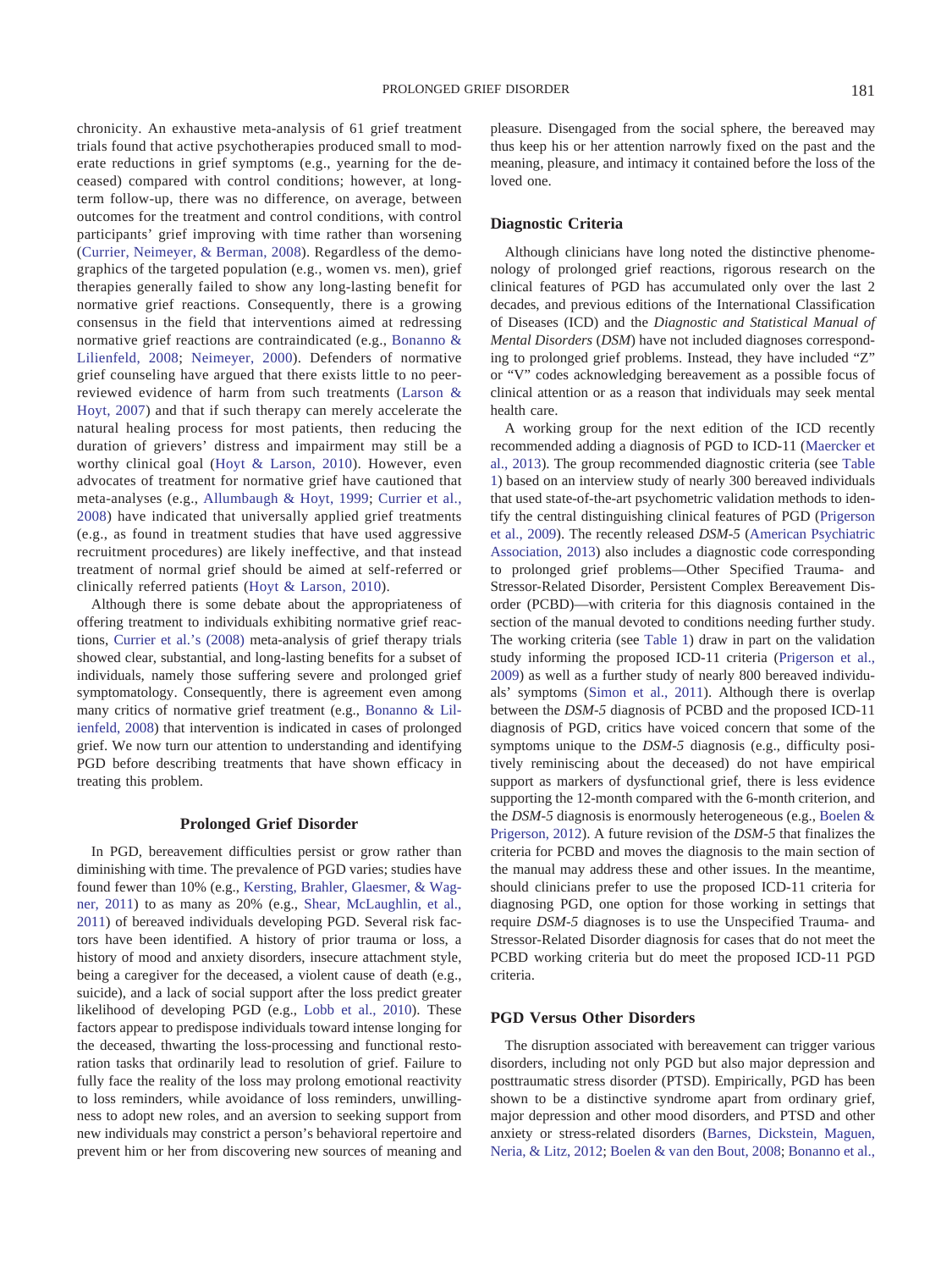### 182 JORDAN AND LITZ

<span id="page-2-0"></span>Table 1

*Diagnostic Criteria for ICD-11 Prolonged Grief Disorder (Proposed) and DSM-5 Persistent Complex Bereavement-Related Disorder*

| ICD-11 Prolonged Grief Disorder                                                                                                                                                                                                                                                                                                                                                                                                                                                                                                                                                                                                                                                                                                                                                                                                                                                                                                                                                                                                              | DSM-5 Persistent Complex Bereavement-Related Disorder                                                                                                                                                                                                                                                                                                                                                                                                                                                                                                                                                                                                                                                                                                                                                                                                                                                                                                                                                                                                                                                                                                                                                                                                                                                                                                                                                                                                                                                                                                                                                                                                                                                  |
|----------------------------------------------------------------------------------------------------------------------------------------------------------------------------------------------------------------------------------------------------------------------------------------------------------------------------------------------------------------------------------------------------------------------------------------------------------------------------------------------------------------------------------------------------------------------------------------------------------------------------------------------------------------------------------------------------------------------------------------------------------------------------------------------------------------------------------------------------------------------------------------------------------------------------------------------------------------------------------------------------------------------------------------------|--------------------------------------------------------------------------------------------------------------------------------------------------------------------------------------------------------------------------------------------------------------------------------------------------------------------------------------------------------------------------------------------------------------------------------------------------------------------------------------------------------------------------------------------------------------------------------------------------------------------------------------------------------------------------------------------------------------------------------------------------------------------------------------------------------------------------------------------------------------------------------------------------------------------------------------------------------------------------------------------------------------------------------------------------------------------------------------------------------------------------------------------------------------------------------------------------------------------------------------------------------------------------------------------------------------------------------------------------------------------------------------------------------------------------------------------------------------------------------------------------------------------------------------------------------------------------------------------------------------------------------------------------------------------------------------------------------|
| A. Death of a close other<br>B. Yearning for the deceased daily or to a disabling degree<br>C. Five or more of the following daily or to a disabling degree:<br>1. Confusion about one's role in life or diminished sense of self<br>2. Difficulty accepting the loss<br>3. Avoidance of reminders of the reality of the loss<br>4. Inability to trust others since the loss<br>5. Bitterness or anger related to the loss<br>6. Difficulty moving on with life (e.g., making new friends,<br>pursuing interests)<br>7. Emotional numbness since the loss<br>8. Feeling that life is unfulfilling, empty, or meaningless since<br>the loss<br>9. Feeling stunned, dazed, or shocked by the loss<br>D. At least 6 months have passed since the death<br>E. The disturbance causes clinically significant impairment in<br>social, occupational, or other important areas of functioning<br>F. The disturbance is not better accounted for by major depressive<br>disorder, generalized anxiety disorder, or posttraumatic stress<br>disorder. | A. Death of a close other<br>B. Since the death, at least one of the following on most days to a clinically<br>significant degree for at least 12 months after the death:<br>1. Persistent yearning for the deceased<br>2. Intense sorrow and emotional pain in response to the death<br>3. Preoccupation with the deceased<br>4. Preoccupation with the circumstances of the death<br>C. Since the death, at least six of the following on most days to a clinically<br>significant degree for at least 12 months after the death:<br>1. Marked difficulty accepting the death<br>2. Disbelief or emotional numbness over the loss<br>3. Difficulty with positive reminiscing about the deceased<br>4. Bitterness or anger related to the loss<br>5. Maladaptive appraisals about oneself in relation to the deceased or the<br>death (e.g., self-blame)<br>6. Excessive avoidance of reminders of the loss<br>7. A desire to die to be with the deceased<br>8. Difficulty trusting other people since the death<br>9. Feeling alone or detached from other people since the death<br>10. Feeling that life is meaningless or empty without the deceased or the<br>belief that one cannot function without the deceased<br>11. Confusion about one's role in life or a diminished sense of one's identity<br>12. Difficulty or reluctance to pursue interests or to plan for the future (e.g.,<br>friendships, activities) since the loss<br>D. The disturbance causes clinically significant distress or impairment in social,<br>occupational, or other important areas of functioning<br>E. The bereavement reaction must be out of proportion or inconsistent with<br>cultural or religious norms |

*Note*. Proposed criteria for ICD-11 PGD are from [Prigerson et al. \(2009\),](#page-7-6) referenced in [Maercker et al. \(2013\).](#page-7-5) Criteria for *DSM-5* PCBD are from the [American Psychiatric Association \(2013\).](#page-6-8)

[2007;](#page-6-12) [Prigerson et al., 1996;](#page-7-8) [Shear, Simon, et al., 2011\)](#page-7-9). For example, a factor analysis of symptoms in 150 widowed individuals, 6 months after their partners' deaths, found that PGD symptoms loaded poorly on depression and anxiety factors [\(Prigerson et](#page-7-8) [al., 1996\)](#page-7-8), a result that has been repeatedly replicated in studies of the bereaved (e.g., [Boelen & van den Bout, 2005\)](#page-6-13). Moreover, at least one risk factor, separation anxiety in childhood, uniquely predicts PGD but not major depressive disorder, generalized anxiety disorder, or PTSD [\(Vanderwerker, Jacobs, Parkes, & Priger](#page-7-10)[son, 2006\)](#page-7-10). Furthermore, even after adjusting for co-occurring depression and PTSD, PGD is associated with reduced quality of life, social and occupational impairment, sleep disturbance, substance use problems, increased risk of cardiac events and cancer, and suicidal thoughts and behaviors [\(Bonanno et al., 2007;](#page-6-12) [Latham](#page-6-14) [& Prigerson, 2004\)](#page-6-14). Finally, although comorbidity is common, PGD can occur in isolation. In one sample of individuals diagnosed with PGD, approximately half also had current depression, and about half had current PTSD, but in 80% of these cases, the depression or PTSD predated the PGD, and in one quarter of patients with PGD there were no co-occurring *DSM–IV* Axis I disorders [\(Simon et al., 2007\)](#page-7-11).

In conceptually distinguishing PGD from major depression, a key consideration is the extent to which certain symptoms are specifically about the loss of the loved one (PGD) versus freefloating and generalized (depression). Compared with the pervasive misery and pessimistic rumination of depression, the dysphoria of PGD is focused on separation from the deceased, and the

primary alteration in cognition is intense preoccupation with the lost loved one. Likewise, global guilt or a sense of personal worthlessness, common in depression, is not part of PGD, although there may be inappropriate self-blame specifically concerning the death. Whereas depression often entails a broad loss of interest and inability to imagine any source of pleasure, in PGD there is a sustained interest in the deceased and belief that reunion with the deceased would bring satisfaction. In addition, PGD involves particular avoidance of stimuli that serve as reminders of the reality of the loss compared with the more general avoidance and withdrawal of depression. Thus, even apart from the several features of depression that are entirely distinctive from PGD criteria (e.g., weight or appetite change, sleep disruption, psychomotor retardation or agitation, fatigue, diminished concentration) and the features of PGD that are distinctive from depression (e.g., confusion about one's role in life, difficulty accepting the loss, inability to trust others since the loss), it is possible to distinguish the disorders in terms of the nature of the negative emotions and thoughts that characterize each problem.

A central conceptual distinction between PGD and PTSD is the dominant emotions associated with each disorder. Whereas PTSD is characterized typically by fear, horror, anger, guilt, or shame, combined with an anxious hyperarousal and exaggerated reactivity, the experience of PGD is marked primarily by yearning, loss, or emptiness. Moreover, with PTSD after a loss, intrusive thoughts are fixated on the death event itself and involve a sense of threat, leading individuals to avoid internal and external reminders of the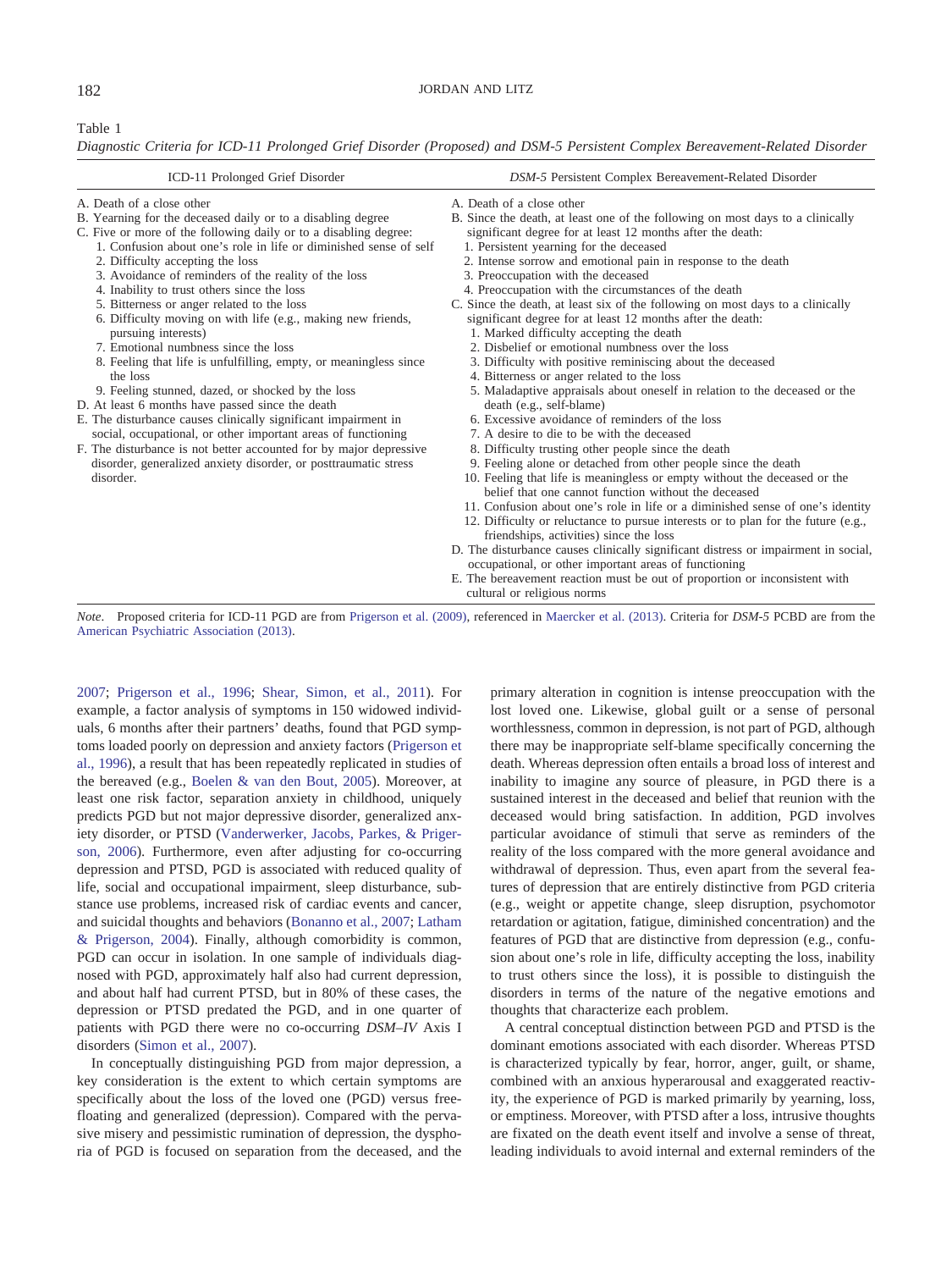death event; on the other hand, in PGD, individuals may experience intrusive and voluntary thoughts about diverse aspects of the relationship with the deceased, including positive content that the bereaved longs for, and avoidance is mostly limited to those stimuli that serve as reminders of the reality or permanence of the loss. As with major depression, several other features of PTSD are quite distinctive from those of PGD (e.g., nightmares, flashbacks, aggression), but there is some overlap between the disorders (e.g., emotional numbing since the time of the loss, shared by PGD and PTSD), and clinicians must be careful not to assume that the presence of one loss-related disorder implies the absence of another.

# **Assessment Instruments**

One large study of general psychiatric outpatients found that over one third of individual seeking mental health care exhibited at least moderate levels of PGD symptoms [\(Piper, Ogrodniczuk,](#page-7-12) [Azim, & Weideman, 2001\)](#page-7-12). Therefore, assessing for unresolved grief in patients presenting with other complaints may be a wise clinical practice even when time does not permit a full interview probing formal diagnostic criteria. Reliable self-report inventories are available. The Inventory of Complicated Grief (ICG; [Prigerson](#page-7-13) [et al., 1995\)](#page-7-13) is the instrument that has been most commonly used to identify clinical levels of PGD symptoms in research. It consists of 19 statements about grief-related thoughts and behaviors (e.g., "I feel I cannot accept the death of the person who died"; "I feel myself longing for the person who died") with five response options indicating different levels of symptom severity. In accordance with diagnostic guidelines for PGD, the ICG should be administered at least 6 –12 months after the death of a loved one. Across samples, the ICG has shown good internal consistency, test–retest reliability, and prediction of impairment beyond what can be accounted for by general mood and anxiety problems. A total score of above 25 or 30 has been considered suggestive of PGD. More recently, the ICG has been distilled into the Prolonged Grief 13 (PG-13), a collection of the ICG's most informative and unbiased items [\(Prigerson et al., 2009\)](#page-7-6).

In primary care and other settings in which time is scarce, an even briefer instrument, the Brief Grief Questionnaire (BGQ; [Ito et](#page-6-15) [al., 2012\)](#page-6-15), may be useful. The BGQ asks patients to report symptom severity on a 3-point scale for each of five grief symptoms (e.g., "How much does grief still interfere with your life?"; "How much are you having trouble accepting the death of \_\_\_\_\_?"). The instrument showed good psychometric properties in a large Japanese sample [\(Ito et al., 2012\)](#page-6-15) and a U.S. sample [\(Shear, Jackson,](#page-7-14) [Essock, Donahue, & Felton, 2006\)](#page-7-14), suggesting that PGD symptoms can be assessed using minimal resources and that the measurement of PGD is not strongly culturally bound. A score of 5 to 7 on the BGQ is considered suggestive of subthreshold prolonged grief, whereas at a score of 8 or higher, PGD is considered likely [\(Shear et al., 2006\)](#page-7-14).

When PGD is present, careful assessment of risk is essential. PGD has been associated with a 6 to 11 times greater risk of suicidality even after controlling for other risk factors such as depression and PTSD [\(Latham & Prigerson, 2004\)](#page-6-14). Standardized instruments such as Beck's Scale for Suicidal Ideation [\(Beck,](#page-6-16) [Kovacs, & Weissman, 1979\)](#page-6-16) and the Yale Evaluation of Suicidality Scale [\(Latham & Prigerson, 2004\)](#page-6-14) are available to aid clinicians in assessing suicide risk.

# **Treatments for PGD**

## **Pharmacotherapy**

Some case series and open-label trials have suggested that selective serotonin reuptake inhibitor antidepressants may help in PGD [\(Bui, Nadal-Vicens, & Simon, 2012;](#page-6-17) [Simon, 2013\)](#page-7-15). On the other hand, a randomized controlled trial found a tricyclic antidepressant to be ineffective for grief reduction, even while it exerted a powerful effect on major depressive symptoms in the bereaved [\(Reynolds et al., 1999\)](#page-7-16). Until further evidence from controlled trials is adduced, the role of pharmacotherapy in treating PGD will remain unclear. Some experts have suggested that pharmacotherapy may be a useful adjunct to psychotherapy in the treatment of PGD (e.g., [Simon, 2013\)](#page-7-15); studies testing this combined approach are ongoing.

## **Psychotherapy**

In a meta-analysis of randomized controlled trials of psychotherapy for adults with PGD, cognitive– behavioral grief-targeted interventions were found to be more effective than control conditions (i.e., supportive or other nonspecific therapy, or waitlist) for reducing PGD symptoms [\(Wittouck, Van Autreve, De Jaegere,](#page-7-17) [Portzky, & van Heeringen, 2011\)](#page-7-17). Moreover, treatment effects for these therapies grew larger at follow-up. In our review of PGD psychotherapies, we emphasize those that have received strong support in randomized controlled trials, but we also describe other therapies that have a more limited base of empirical support at present. In the absence of a consensus set of PGD diagnostic criteria, studies have varied somewhat in their inclusion criteria; therefore, variations in outcomes may be due in part to variations in the severity of PGD that characterized each study sample.

**Individual psychotherapy.** In a pioneering study, almost 100 women and men received 16 sessions of either interpersonal therapy—a treatment that is effective for depression— or a multifaceted treatment explicitly tailored to target PGD [\(Shear, Frank,](#page-7-18) [Houck, & Reynolds, 2005\)](#page-7-18). A larger proportion of participants receiving the grief-specific therapy responded favorably to treatment compared with those receiving the interpersonal therapy, and grief symptoms showed faster reduction in the grief therapy condition; differences in symptom reduction between conditions were medium in effect size. Pilot studies have suggested that the therapy used in this study may be efficacious in diverse populations diagnosed with PGD, including individuals with comorbid substance use disorders [\(Zuckoff et al., 2006\)](#page-7-19) and bereaved individuals in non-Western cultural contexts [\(Asukai, Tsuruta, & Sait,](#page-6-18) [2011\)](#page-6-18).

The therapy designed by [Shear and colleagues \(2005\)](#page-7-18) included several components that encouraged patients to address the lossand the restoration-focused tasks of grieving [\(Stroebe & Schut,](#page-7-1) [1999\)](#page-7-1). Key therapeutic work occurred during the 1-hr weekly sessions and in homework assignments completed between sessions. The introductory phase of treatment focused on psychoeducation about grief, emphasizing the importance of processing the loss and restoring life functioning and purposeful engagement that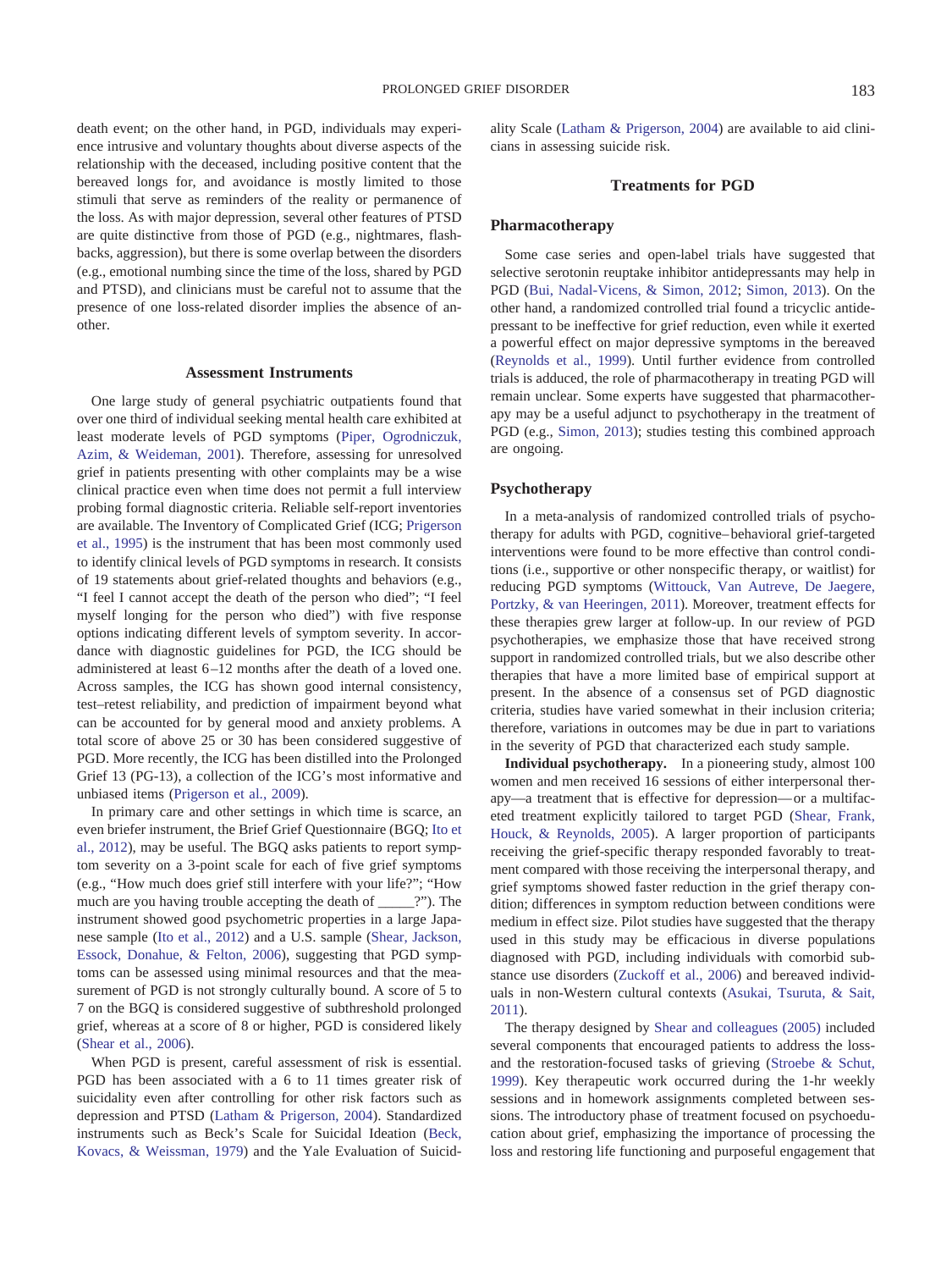may have ceased in the wake of the loss. Patients shared history, including history of the relationship with the deceased, and brainstormed current life goals or aspirations. With this preparatory work completed, patients then engaged in the loss-focused exercise of vividly narrating, with eyes closed, the death of the loved one ("revisiting"). Modeled after imaginal exposure in prolonged exposure treatment for PTSD, this in-session revisiting exercise was audio-recorded, and patients listened to the recording at home. Loss-focused exercises also included an imaginal conversation with the deceased and writing about and discussing positive and negative memories featuring the loved one. Restoration-focused exercises centered on creating and executing concrete plans for moving toward valued life goals and restoring pleasant activities. Patients were also encouraged to approach situations that had been avoided because they served as loss reminders, similar to in vivo exposures in PTSD treatment. Throughout the treatment, cognitive restructuring was used when unhelpful grief-related thoughts emerged (e.g., inappropriate self-blame for the death, or a belief that moving forward from grief would dishonor the deceased).

Another individual psychotherapy that has shown comparable efficacy for PGD combines exposure and cognitive restructuring components [\(Boelen, de Keijser, van den Hout, & van den Bout,](#page-6-19) [2007\)](#page-6-19). In a study of bereaved individuals in the Netherlands, patients with PGD were assigned to receive 6 weeks of exposure therapy followed by 6 weeks of cognitive restructuring, 6 weeks of cognitive restructuring followed by 6 weeks of exposure therapy, or 12 weekly sessions of supportive counseling. Participants in both of the cognitive– behavioral treatment conditions showed greater clinical improvement on all measures compared with those who received supportive counseling. Comparisons between the cognitive– behavioral conditions suggested that the exposure component of treatment produced greater symptom improvement than the cognitive component. In this study, exposure consisted of repeated retelling of the story of losing the loved one with an emphasis on the most emotionally distressing parts (a loss focus) and building a hierarchy of avoided stimuli and contexts that serve as reminders of the loss, followed by graduated confrontation with these stimuli and experiences (a restoration focus). The cognitive restructuring component involved learning to identify and challenge negative thoughts that occurred naturally during everyday life.

Recent research has examined the efficacy of PGD treatment with an exclusive restoration focus. In a randomized open-label trial, participants who received 12–14 weekly behavioral activation therapy sessions showed large reductions in grief symptoms compared with those in a waitlist control condition [\(Papa, Sewall,](#page-7-20) [Garrison-Diehn, & Rummel, 2013\)](#page-7-20). The therapy was based on manualized behavioral activation for depression, with minor modifications to tailor the treatment to PGD. In particular, participants were educated about how PGD can involve and be maintained by the strategic avoidance of cues related to the loss; next they engaged in the phases of self-monitoring, functional analysis, and engagement in reinforcing activities that constitute the core of standard behavioral activation. The therapy included no lossprocessing or cognitive restructuring components. In an uncontrolled trial, [Acierno et al. \(2012\)](#page-6-20) found that an even further pared-down treatment—five weekly sessions of behavioral activation, two of them conducted by telephone—also produced large reductions in grief symptoms. To test whether PGD treatment could be effective given the constraints of many community settings, therapists in this trial ranged widely in experience level, and the therapy manual they followed was limited to a single page. The principal intervention in this trial was the assignment for participants to complete 3 hr daily of positively and negatively reinforcing activities with at least 30 min devoted to activities that may serve as loss reminders. Wherever possible, participants were encouraged to complete their activities in a social setting to facilitate the natural restoration of social relationships.

In all of these individual trials for PGD, attrition was substantial but similar to other psychotherapy trials. In the [Shear et al. \(2005\)](#page-7-18) trial, 27% of participants dropped out of the PGD therapy; in the [Boelen et al. \(2007\)](#page-6-19) trial, dropout rates were 20% and 30% for the two active treatments; and dropout was 20% in [Papa et al.'s \(2013\)](#page-7-20) behavioral activation treatment. Further analyses of the [Shear et al.](#page-7-18) [\(2005\)](#page-7-18) trial suggested that medication may help some patients to tolerate treatment. Dropout from PGD therapy was only 9% for patients who were taking antidepressants during the treatment course, whereas 42% of unmedicated patients dropped out [\(Simon](#page-7-21) [et al., 2008\)](#page-7-21).

**Group psychotherapy.** Can PGD symptoms be addressed through group psychotherapy? In a trial involving German psychiatric inpatients with comorbid PGD, a twice-weekly group therapy (added on to treatment as usual), delivered over a total of nine sessions, led to a large reduction in PGD symptoms compared with treatment as usual [\(Rosner, Lumbeck, & Geissner, 2011\)](#page-7-22). The group therapy drew on common elements of individual PGD therapies that had shown efficacy in other trials (e.g., [Shear et al.,](#page-7-18) [2005\)](#page-7-18). Key components included psychoeducation about the grieving process, confronting the loss (including a written exercise), building motivation for change, understanding and reducing avoidance, and challenging unhelpful thoughts. One major strength of this study was the complex study group examined; patients were drawn from three different inpatient wards targeting primary anxiety disorders, somatoform disorders, and eating disorders, respectively, and each participant had an average of 2.5 diagnoses in addition to PGD. Moreover, treatment as usual in this inpatient setting was highly intensive, including individual and group psychotherapy sessions, social skills training, physical therapy, medical consultations, and other indicated treatments such as biofeedback. Thus, the efficacy of the brief experimental group therapy, compared with treatment as usual, in this naturally treatmentseeking population bodes well for the real-world effectiveness of psychotherapy designed specifically for PGD.

Two additional trials have provided evidence for the efficacy of group psychotherapy for PGD modeled after [Shear et al.'s \(2005\)](#page-7-18) individual therapy. In a treatment study of bereaved adults over the age of 60, participants were assigned to receive 16 weekly sessions of treatment as usual (a general grief support group) or a specialized PGD group therapy [\(Supiano & Luptak, in press\)](#page-7-23). Participants receiving the experimental and the control group therapies both showed improvement, but the specialized PGD therapy led to a significantly greater reduction in grief symptoms. Furthermore, in an uncontrolled 10-week group treatment trial that also included psychoeducation, cognitive restructuring, emotional processing of loss, and restoration of positive activities, participants showed significant reductions in grief symptoms [\(Maccullum & Bryant,](#page-7-24) [2011\)](#page-7-24).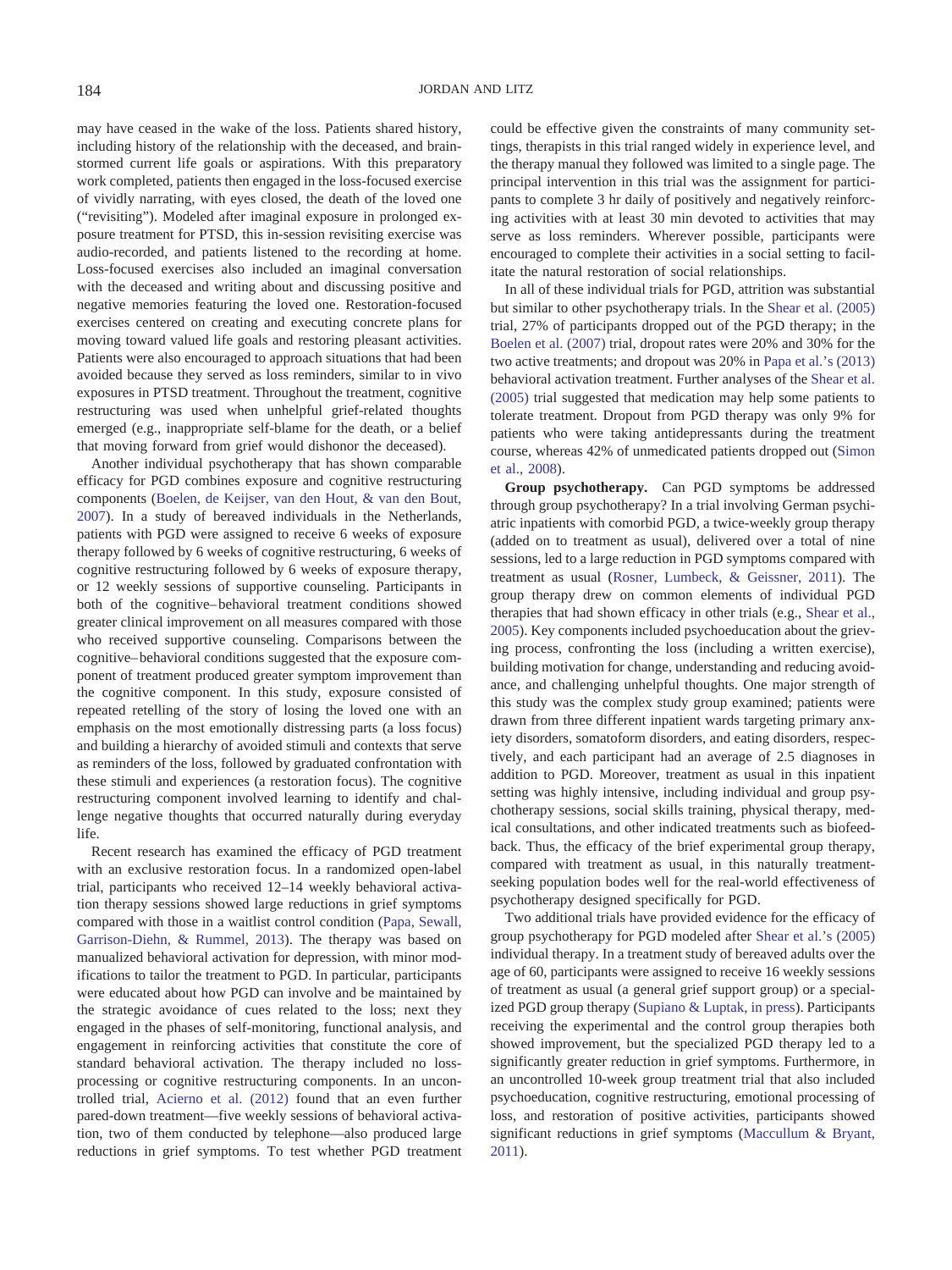Breaking from the cognitive– behavioral approaches that most therapy trials for PGD have taken, [Piper and colleagues \(2001,](#page-7-25) [2007\)](#page-7-26) compared interpretive psychodynamic group therapy to supportive group therapy. In a randomized controlled trial of 12-week group therapies for PGD, 139 participants were assigned to either a manualized interpretive intervention or a present-centered supportive therapy [\(Piper, McCallum, Joyce, Rosie, & Ogrodniczuk,](#page-7-25) [2001\)](#page-7-25). The interpretive therapy focused on increasing patients' insight into patterns of conflict and loss in their lives, and increasing their tolerance for their emotionally complex and sometimes ambivalent reactions to their losses. The supportive condition centered on praising patients' current coping efforts and helping them to adapt to their new circumstances after losing a loved one. Participants in the interpretive and supportive conditions showed equivalent improvements in their grief symptoms. In a second trial involving 110 participants, similar results were again obtained for the interpretive and supportive group therapies, with patients in each condition improving equally [\(Piper, Ogrodniczuk, Joyce,](#page-7-26) [Weideman, & Rosie, 2007\)](#page-7-26).

**Internet-based intervention.** Another treatment modality that holds promise for alleviating PGD is based on the Internet. In a sample composed mostly (61%) of parents grieving the loss of a child, participation in a 5-week e-mail-based intervention led to a large reduction in PGD symptoms compared with a waitlist control group [\(Wagner, Knaevelsrud, & Maercker, 2006\)](#page-7-27). Gains were maintained at 18-month follow-up [\(Wagner & Maercker, 2007\)](#page-7-28), and similar results were achieved when this treatment was given to parents grieving the loss of a pregnancy [\(Kersting et al., 2013\)](#page-6-21). In this treatment, participants completed twice-weekly writing assignments and communicated by e-mail with a therapist who provided tailored guidance and feedback in response to each assignment. Writing assignments proceeded in three phases. First, in an exposure exercise, participants wrote vivid accounts of the circumstances of the death, and they elaborated on distressing thoughts and emotions surrounding the event. Second, to bolster self-compassion, they wrote supportive letters to a hypothetical friend in the same situation, and to begin thinking about the possibility of moving forward in life, they wrote to the hypothetical friend about how the deceased could be remembered in positive ways while also engaging in new, meaningful activities. Third, participants synthesized what they had learned from the first two phases by writing about memories of the loved one, the meaning of the loss, and how they intended to cope as they continued on with their lives.

## **Implications for Clinical Practice**

Although most people with PGD unfortunately do not seek clinical help [\(Lichtenthal et al., 2011\)](#page-6-22), the addition of diagnoses related to the disorder in the ICD-11 and *DSM-5* may bring more public attention to PGD and may increase the number of individuals seeking mental health services specifically for PGD. Regardless of the degree to which public awareness of PGD rises, it is important for psychologists who provide mental health care to familiarize themselves with the disorder and for training programs to ensure that trainees learn to recognize and treat PGD. Many millions of people are bereaved every year, and a significant minority of these individuals go on to develop PGD, a disorder associated with functional impairment, reduced quality of life, and increased morbidity and mortality [\(Bonanno et al., 2007;](#page-6-12) [Latham](#page-6-14) [& Prigerson, 2004\)](#page-6-14).

Many mental health outpatients exhibit symptoms of PGD [\(Piper et al., 2001\)](#page-7-25) regardless of presenting complaint, and clinicians may wish to add a brief measure of PGD symptoms to any self-report instruments they typically administer to patients at intake. For these purposes, the ICG [\(Prigerson et al., 1995\)](#page-7-13) or the BGQ [\(Ito et al., 2012\)](#page-6-15) would be appropriate. Should patients endorse elevated symptoms of depression or PTSD in addition to PGD, key questions can help the clinician to distinguish the primary problem. First, does the patient's emotional distress (e.g., sadness, guilt) specifically have the loss of a loved one as its object (PGD), or is it more pervasive across all domains of life (depression)? Second, does the patient think obsessively, voluntarily and involuntarily, about many aspects of the lost relationship with the loved one, and does this thinking mainly produce yearning for the deceased (PGD), or are the patient's recurring thoughts exclusively intrusive and focused on the death event itself, mainly leading to fear or anxiety (PTSD)?

When PGD symptoms are pronounced and appear to be the most appropriate focus of clinical attention for a patient, and at least 6 –12 months have passed since the death of the loved one, individual or group psychotherapy targeting PGD should be considered. Research suggests that some treatments that are helpful for depressive symptoms, such as interpersonal psychotherapy and antidepressant medication, are not as effective as specialized treatments for ameliorating PGD (e.g., [Reynolds et al., 1999;](#page-7-16) [Shear et](#page-7-18) [al., 2005\)](#page-7-18). Although trials of specialized treatments for PGD are still limited in number, have varied somewhat in inclusion criteria for this new diagnosis, and have shown substantial attrition (similar to other therapy trials), the existing evidence base is sufficient to offer psychotherapy recommendations. Treatment manuals for PGD are not yet widely available, but clinicians with competence in cognitive– behavioral principles and therapeutic techniques of exposure, behavioral activation, and cognitive restructuring should be able to implement the core components shared by efficacious PGD treatments (e.g., [Boelen et al., 2007;](#page-6-19) [Papa et al., 2013;](#page-7-20) [Rosner](#page-7-22) [et al., 2011;](#page-7-22) [Shear et al., 2005.](#page-7-18); [Wagner et al., 2006\)](#page-7-27). These core components include psychoeducation about grief; encouraging repeated, emotionally evocative processing of the reality of the loss in written or oral form; promoting social reengagement, including activities avoided because they serve as loss reminders; helping the patient to identify new aspirations that imbue life with meaning; and teaching the patient to challenge unhelpful thoughts that inhibit completion of the aforementioned tasks.

However, in the absence of dismantling studies, it is not clear which components of psychotherapy are necessary for the clinical improvements seen in PGD treatment trials using complex psychotherapy packages, and it is possible that some treatment components are inert. For example, in the [Shear et al. \(2005\)](#page-7-18) intervention, which has influenced other treatments for PGD, there is no evidence to support the assumption that the moment of death is the most distressing and haunting experience for all bereaved individuals or that repeated exposure to memories of the moment of death results in extinction of negative affect, especially sadness (see [Steenkamp et al., 2011\)](#page-7-29). The imaginal exposure procedures in this and other treatments may stem from an untested assumption that the etiology of PGD is similar to traumatic conditioning. Imaginal exposure therapies target discrete fear-based episodic memories;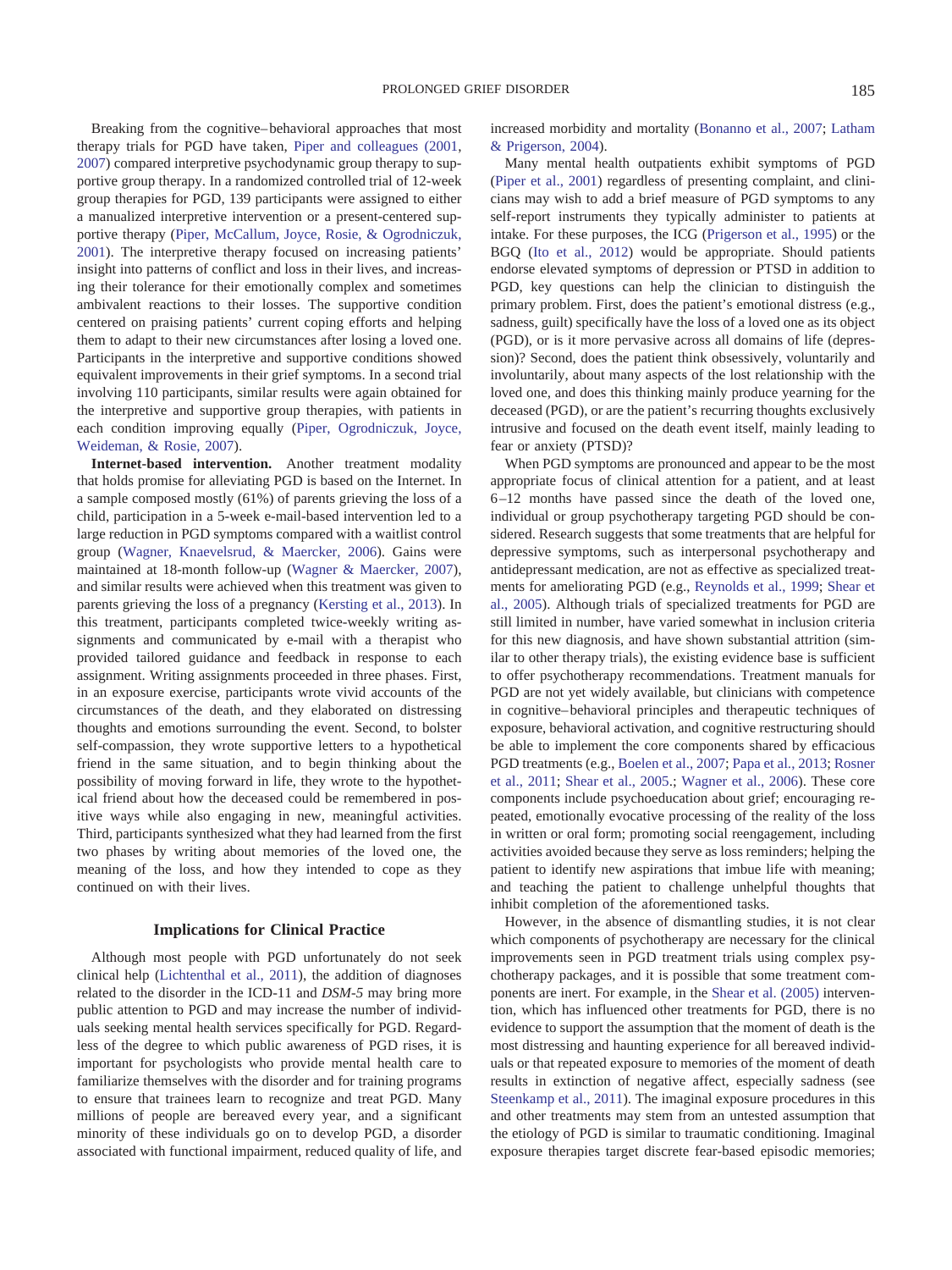because PGD is not characterized by fearful memories, the therapeutic rationale for repeated and sustained reliving of the moment of death is unclear. Moreover, there is no evidence that "working through" a loss by sustained focus on it is necessary for healing for all individuals [\(Wortman & Silver, 1989\)](#page-7-0), even if it may be a common part of the normal grieving process [\(Stroebe & Schut,](#page-7-1) [1999\)](#page-7-1).

Therefore, we recommend that rather than emphasize repeated exposure to the death, clinicians should look first to the restoration-focused aspects of PGD treatment. These are the parts of PGD treatments that resemble behavioral activation and involve increasing engagement with the outside world—including stimuli that have been avoided because they serve as reminders of the loss—and encouraging social reintegration. Indeed, although no high-quality randomized controlled trials of behavioral activation for PGD have been published, two small trials have suggested that this intervention, with minimal modifications from behavioral activation for depression, may be sufficient to significantly alleviate PGD symptoms [\(Acierno et al., 2012;](#page-6-20) [Papa et al., 2013\)](#page-7-20). Clinicians without training in this type of intervention should consider referral to another therapist with appropriate competence [\(American Psychological Association, 2002\)](#page-6-23). In addition, clinicians should consider a referral for medication management because antidepressant medication may help to treat co-occurring depressive symptoms and may make psychotherapeutic treatment of PGD more tolerable for patients, although the efficacy of medication for grief symptoms themselves is currently unproven [\(Simon et al., 2008\)](#page-7-21).

Recent research indicates that PGD can be identified as a distinctive disorder and that psychotherapy can reduce PGD symptoms. Our aim in this review has been to encourage clinicians to translate this research into practice. As PGD treatment gains mainstream acceptance within professional psychology, we hope that practitioners will track outcomes and identify implementation barriers to inform further research to improve the effectiveness of therapies for this challenging disorder.

## **References**

- <span id="page-6-20"></span>Acierno, R., Rheingold, A., Amstadter, A., Kurent, J., Amella, E., Resnick, H., . . . Lejuez, C. (2012). Behavioral activation and therapeutic exposure for bereavement in older adults. *American Journal of Hospice & Palliative Medicine, 29,* 13–25. [doi:10.1177/1049909111411471](http://dx.doi.org/10.1177/1049909111411471)
- <span id="page-6-6"></span>Allumbaugh, D. L., & Hoyt, W. T. (1999). Effectiveness of grief counseling: A meta-analysis. *Journal of Counseling Psychology, 46,* 370 –380. [doi:10.1037/0022-0167.46.3.370](http://dx.doi.org/10.1037/0022-0167.46.3.370)
- <span id="page-6-8"></span>American Psychiatric Association. (2013). *Diagnostic and statistical manual of mental disorders* (5th ed.). Washington, DC: Author.
- <span id="page-6-23"></span>American Psychological Association. (2002). Ethical Principles of Psychologists and Code of Conduct. *American Psychologist, 57,* 1060 – 1073. [doi:10.1037/0003-066X.57.12.1060](http://dx.doi.org/10.1037/0003-066X.57.12.1060)
- <span id="page-6-18"></span>Asukai, N., Tsuruta, N., & Saito, A. (2011). Pilot study on traumatic grief treatment program for Japanese women bereaved by violent death. *Journal of Traumatic Stress, 24,* 470 – 473. [doi:10.1002/jts.20662](http://dx.doi.org/10.1002/jts.20662)
- <span id="page-6-10"></span>Barnes, J. B., Dickstein, B. D., Maguen, S., Neria, Y., & Litz, B. T. (2012). The distinctiveness of prolonged grief and posttraumatic stress disorder in adults bereaved by the attacks of September 11th. *Journal of Affective Disorders, 136,* 366 –369. [doi:10.1016/j.jad.2011.11.022](http://dx.doi.org/10.1016/j.jad.2011.11.022)
- <span id="page-6-16"></span>Beck, A. T., Kovacs, M., & Weissman, A. (1979). Assessment of suicidal intention: The scale for suicidal ideation. *Journal of Consulting and Clinical Psychology, 47,* 343–352. [doi:10.1037/0022-006X.47.2.343](http://dx.doi.org/10.1037/0022-006X.47.2.343)
- <span id="page-6-19"></span>Boelen, P. A., de Keijser, J., van den Hout, M. A., & van den Bout, J. (2007). Treatment of complicated grief: A comparison between cognitive-behavioral therapy and supportive counseling. *Journal of Consulting and Clinical Psychology, 75,* 277–284. [doi:10.1037/0022-006X](http://dx.doi.org/10.1037/0022-006X.75.2.277) [.75.2.277](http://dx.doi.org/10.1037/0022-006X.75.2.277)
- <span id="page-6-9"></span>Boelen, P. A., & Prigerson, H. G. (2012). Commentary on the inclusion of persistent complex bereavement-related disorder in *DSM-5*. *Death Studies, 36,* 771–794. [doi:10.1080/07481187.2012.706982](http://dx.doi.org/10.1080/07481187.2012.706982)
- <span id="page-6-13"></span>Boelen, P. A., & van den Bout, J. (2005). Complicated grief, depression, and anxiety as distinct postloss syndromes: A confirmatory factor analysis study. *The American Journal of Psychiatry, 162,* 2175–2177. [doi:](http://dx.doi.org/10.1176/appi.ajp.162.11.2175) [10.1176/appi.ajp.162.11.2175](http://dx.doi.org/10.1176/appi.ajp.162.11.2175)
- <span id="page-6-11"></span>Boelen, P. A., & van den Bout, J. (2008). Complicated grief and uncomplicated grief are distinguishable constructs. *Psychiatry Research, 157,* 311–314. [doi:10.1016/j.psychres.2007.05.013](http://dx.doi.org/10.1016/j.psychres.2007.05.013)
- <span id="page-6-3"></span>Bonanno, G. A., & Lilienfeld, S. O. (2008). Let's be realistic: When grief counseling is effective and when it's not. *Professional Psychology: Research and Practice, 39,* 377–378. [doi:10.1037/0735-7028.39.3.377](http://dx.doi.org/10.1037/0735-7028.39.3.377)
- <span id="page-6-12"></span>Bonanno, G. A., Neria, Y., Mancini, K. G., Coifman, B., Litz, B., & Insel, B. (2007). Is there more to complicated grief than depression and posttraumatic stress disorder? A test of incremental validity. *Journal of Abnormal Psychology, 116,* 342–351. [doi:10.1037/0021-843X.116.2](http://dx.doi.org/10.1037/0021-843X.116.2.342) [.342](http://dx.doi.org/10.1037/0021-843X.116.2.342)
- <span id="page-6-0"></span>Bonanno, G. A., Wortman, C. B., Lehman, D. R., Tweed, R. G., Haring, M., Sonnega, J.,... Nesse, R. M. (2002). Resilience to loss and chronic grief: A prospective study from preloss to 18-months postloss. *Journal of Personality and Social Psychology, 83,* 1150 –1164. [doi:10.1037/](http://dx.doi.org/10.1037/0022-3514.83.5.1150) [0022-3514.83.5.1150](http://dx.doi.org/10.1037/0022-3514.83.5.1150)
- <span id="page-6-17"></span>Bui, E., Nadal-Vicens, M., & Simon, N. M. (2012). Pharmacological approaches to the treatment of complicated grief: Rationale and a brief review of the literature. *Dialogues in Clinical Neuroscience, 14,* 149 – 157.
- <span id="page-6-2"></span>Currier, J. M., Neimeyer, R. A., & Berman, J. S. (2008). The effectiveness of psychotherapeutic interventions for bereaved persons: A comprehensive quantitative review. *Psychological Bulletin*, 134, 648-661. [doi:](http://dx.doi.org/10.1037/0033-2909.134.5.648) [10.1037/0033-2909.134.5.648](http://dx.doi.org/10.1037/0033-2909.134.5.648)
- <span id="page-6-1"></span>Horowitz, M. J., & Reidbord, S. P. (1992). Memory, emotion, and response to trauma. In S. A. Christianson (Ed.), *The handbook of emotion and memory: Research and theory* (pp. 343–358). Hillsdale, NJ: Erlbaum.
- <span id="page-6-5"></span>Hoyt, W. T., & Larson, D. G. (2010). What have we learned from research on grief counseling? Response to Schut and Neimeyer. *Bereavement Care, 29,* 10 –13. [doi:10.1080/02682620903560841](http://dx.doi.org/10.1080/02682620903560841)
- <span id="page-6-15"></span>Ito, M., Nakajima, S., Fujisawa, D., Miyashita, M., Kim, Y., Shear, M. K., . . . Wall, M. M. (2012). Brief measure for screening complicated grief: Reliability and discriminant validity. *PLoS One, 7,* e31209. [doi:10.1371/](http://dx.doi.org/10.1371/journal.pone.0031209) [journal.pone.0031209](http://dx.doi.org/10.1371/journal.pone.0031209)
- <span id="page-6-7"></span>Kersting, A., Brahler, E., Glaesmer, H., & Wagner, B. (2011). Prevalence of complicated grief in a representative population-based sample. *Journal of Affective Disorders, 131,* 339 –343. [doi:10.1016/j.jad.2010.11.032](http://dx.doi.org/10.1016/j.jad.2010.11.032)
- <span id="page-6-21"></span>Kersting, A., Dolemeyer, R., Steinig, J., Walter, F., Kroker, K., Baust, K., & Wagner, B. (2013). Brief Internet-based intervention reduces posttraumatic stress and prolonged grief in parents after the loss of a child during pregnancy: A randomized controlled trial. *Psychotherapy and Psychosomatics, 82,* 372–381. [doi:10.1159/000348713](http://dx.doi.org/10.1159/000348713)
- <span id="page-6-4"></span>Larson, D. G., & Hoyt, W. T. (2007). What has become of grief counseling? An evaluation of the empirical foundations of the new pessimism. *Professional Psychology: Research and Practice, 38,* 347–355. [doi:](http://dx.doi.org/10.1037/0735-7028.38.4.347) [10.1037/0735-7028.38.4.347](http://dx.doi.org/10.1037/0735-7028.38.4.347)
- <span id="page-6-14"></span>Latham, A. E., & Prigerson, H. G. (2004). Suicidality and bereavement: Complicated grief as psychiatric disorder presenting greatest risk for suicidality. Suicide and Life-Threatening Behaviors, 34, 350-362. [doi:](http://dx.doi.org/10.1521/suli.34.4.350.53737) [10.1521/suli.34.4.350.53737](http://dx.doi.org/10.1521/suli.34.4.350.53737)
- <span id="page-6-22"></span>Lichtenthal, W. G., Nilsson, M., Kissane, D. W., Breitbart, W., Kacel, E., Jones, E. C., & Prigerson, H. G. (2011). Underutilization of mental